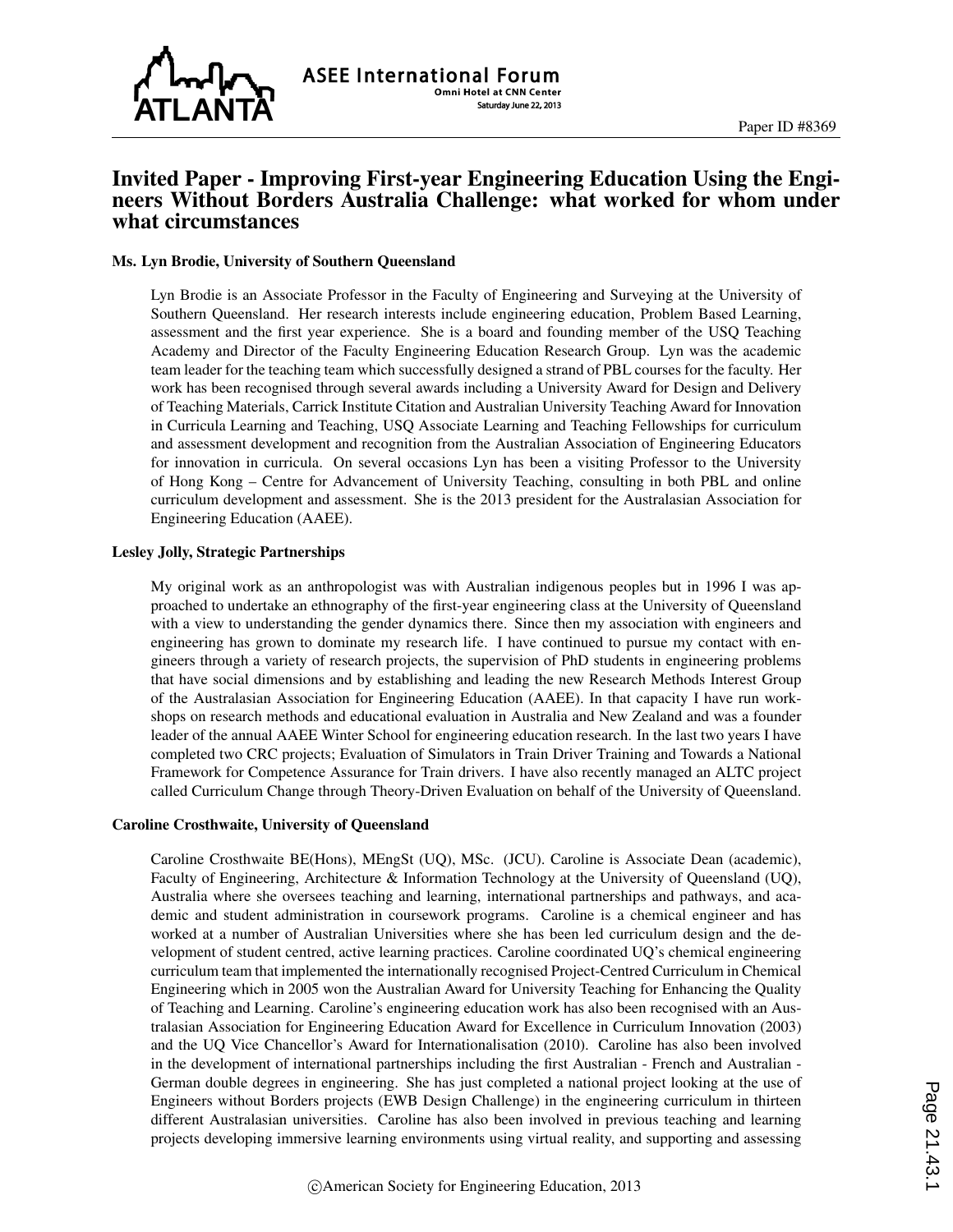

students in project teams. Caroline consults nationally and internationally on engineering education. She has worked with Imperial College London, Technical University of Denmark, Purdue University, Institution of Chemical Engineers (Australia), and (Malaysia).

#### Lydia Kavanaugh, University of Queensland

Associate Professor Lydia Kavanagh is an innovative, enthusiastic and dedicated teacher and mentor who brings to her discipline a wealth of professional engineering experience. Since returning to academia in 1998 after working for 13 years in industry, she has become a leader in engineering education in Australia and has used her background as a professional engineer to design both curricula and courses for active learning by combining real-world projects and specialist knowledge. As UQ's Director of First Year Engineering, Lydia has inspired students to develop the knowledge, confidence and capabilities essential for success in the engineering profession in the 21st Century. She is dedicated to ensuring that they not only learn about engineering but also how to be engineers. In 2011, she won a national award for Excellence in Teaching, and in 2012, her first year engineering courses received a commendation from Engineers Australia.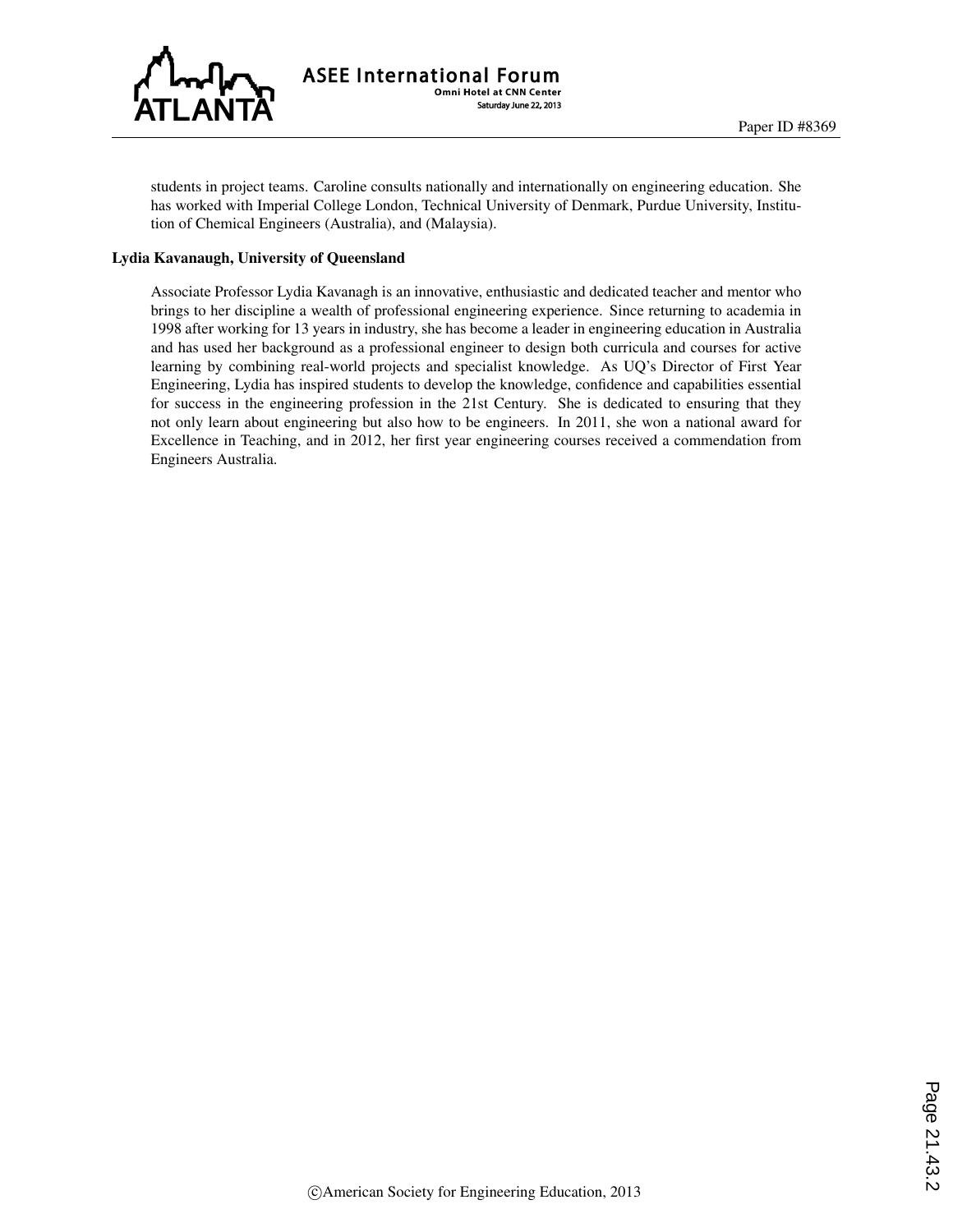# **Improving First-year Engineering Education Using the Engineers Without Borders Australia Challenge: what worked for whom under what circumstances.**

## **Introduction**

Reviews of engineering and engineering education around the world  $1,2,3,4$  have called for engineers to rise to the challenge of a global environment characterised by rapid social, environmental and technological change. However, despite changes to curriculum intended to pursue such goals the most recent review of engineering education in Australia<sup>5</sup> notes that "further curriculum changes and developments will be essential to maintain student numbers and meet students' expectations satisfy employers [*sic*] and the profession at large" (p.59). The report goes on to note that "current engineering curricula [around the world] do not deal well with the difficult topics of uncertainty, integration and complex systems" (p.62) and multidisciplinary approaches (p.72). Other areas of the curriculum in need of change include the need for active learning, inclusivity, relevance to current engineering practice and better integrated project management instruction<sup>5</sup>.

One response to such demands has been the adoption of the Engineers Without Borders Challenge (www.ewb.org.au/ewbchallenge) as the basis for first year team projects in most engineering faculties in the country. Every year, EWB nominates one of their partner organisations in a developing community, with a range of projects and themes addressing needs and work in that community, as the basis for the year's EWB Design Challenge. EWB develops and provides a suite of resources including on-line information about the community and the partner organisation's work. As of 2011, over 18,000 students at thirty-one universities in Australia and New Zealand had participated in the EWB Challenge. The nature of the projects provides the opportunity to expose students to the complexity and specificity of real-world projects where sustainability and usability are important factors and teamwork is required to manage the projects.

All of the universities involved have implemented this innovation differently and comparison of these different implementations afforded the opportunity to assemble<sup>3</sup> "a body of carefully gathered data that provides evidence of which approaches work for which students in which learning environments" (p.26) in pursuit of the desired outcomes.

## **The attribution problem**

Curriculum innovation and change is more often driven by external factors such as changes in the field or informal feedback from students and staff rather than systematic data collection<sup>3,6</sup>  $\cdot$  A preliminary study of the EWB Challenge at The University of Queensland<sup>7</sup> indicated that at the very least students felt that they had been motivated by the experience, learned how to perform in teams and appreciated the wider role of engineering in society as a result.

However, an unanswered question remained as to whether this or any course innovation is responsible for the outcomes attributed to it. Students are doing much more than just their project work during the semester and there might be many possible causes for any given outcome. In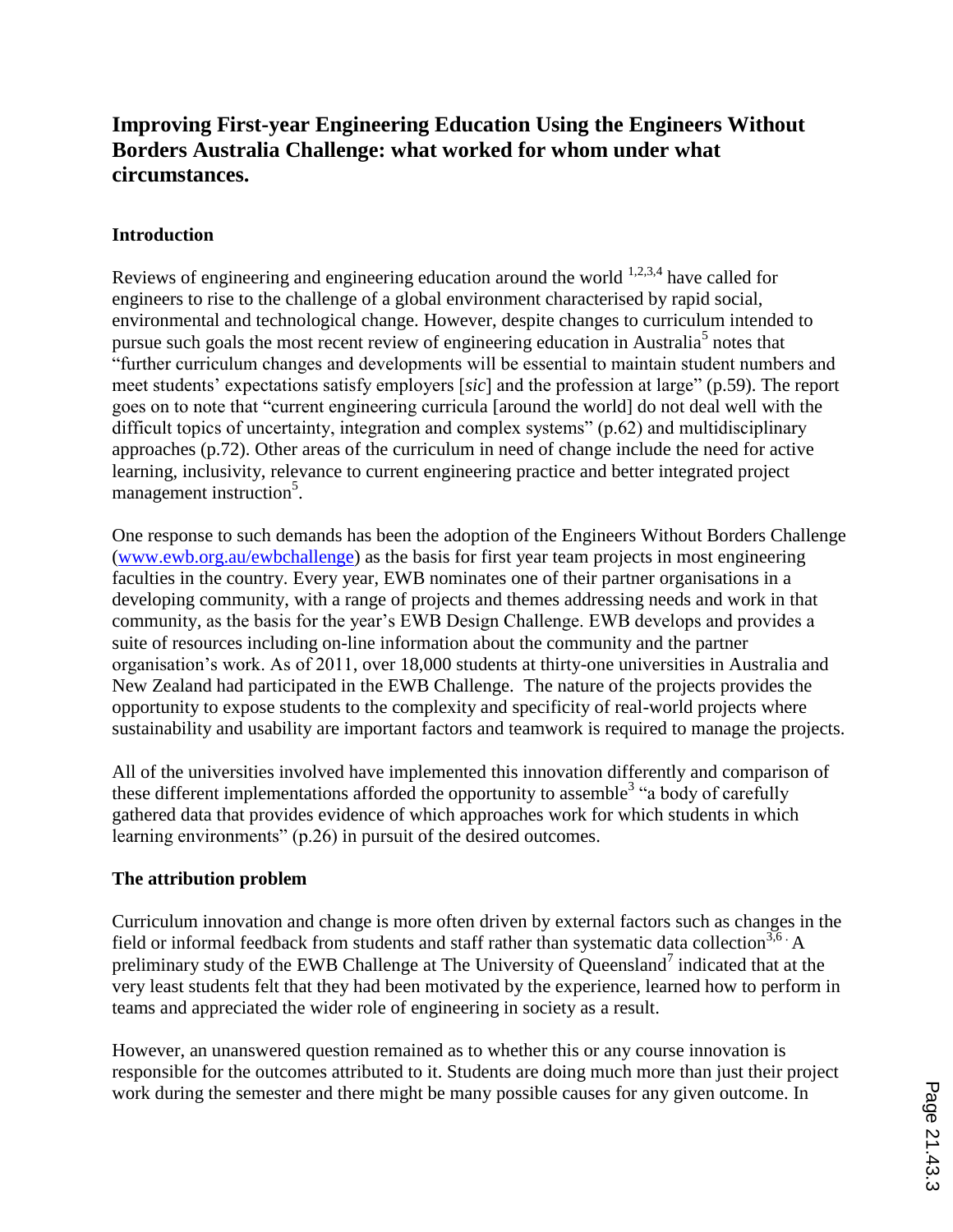addition there is commonly a range of responses in the student body to any innovation. This creates a problem for staff who want to build on the perceived benefits of an innovation such as the EWB Challenge, since it is not clear what outcomes can be attributed to what mechanisms and under what circumstances. For instance, the experiential learning attributed to teamwork on real life projects such as this can be more assumed than proven. In this project we were interested to identify which aspects of context had an influence on the way students went about learning and how those choices affected learning outcomes.

## **Methodology**

Data about how the intervention was being implemented was collected at 13 universities in Australia and New Zealand over Semesters 1 and 2 of 2011. We began data collection with a series of program logic analyses<sup>8</sup> with each course controller and, where available, their teaching team. The program logic analysis (Table 1) is a method for uncovering the underlying logic of what is involved in a given intervention and how it is understood to produce the desired outputs, outcomes and impacts. Our method is based on the standard Wisconsin model<sup>9, 10</sup> and allowed us to gain an understanding of the variety of approaches and intended outcomes across the 13 sites. It also helped identify where there was divergent thinking within a team and places where unintended consequences might be expected. At this stage we also identified useful sources of data and time lines and processes for the data collection.



**Table 1 Program Logic Matrix**

Data collection started in semester 1, 2011 and included document analysis, observation of classes, focus groups and interviews and a student exit survey. The analytic framework used for dealing with this vast body of data was drawn from the Realist Evaluation work of Pawson and Tilley<sup> $\overline{1}$ </sup>. This approach to evaluation is based on the premise that it is not enough to ask whether an intervention works or not. What works in one place may not work equally well under different circumstances, and various factors will account for the different outcomes. In order to be able to elicit the kind of understanding that will allow us to generalise our findings we must identify what factors in the context make a difference, and the range of possible responses to the intervention. Pawson and Tilley express this as a formula:

$$
C + M = O,
$$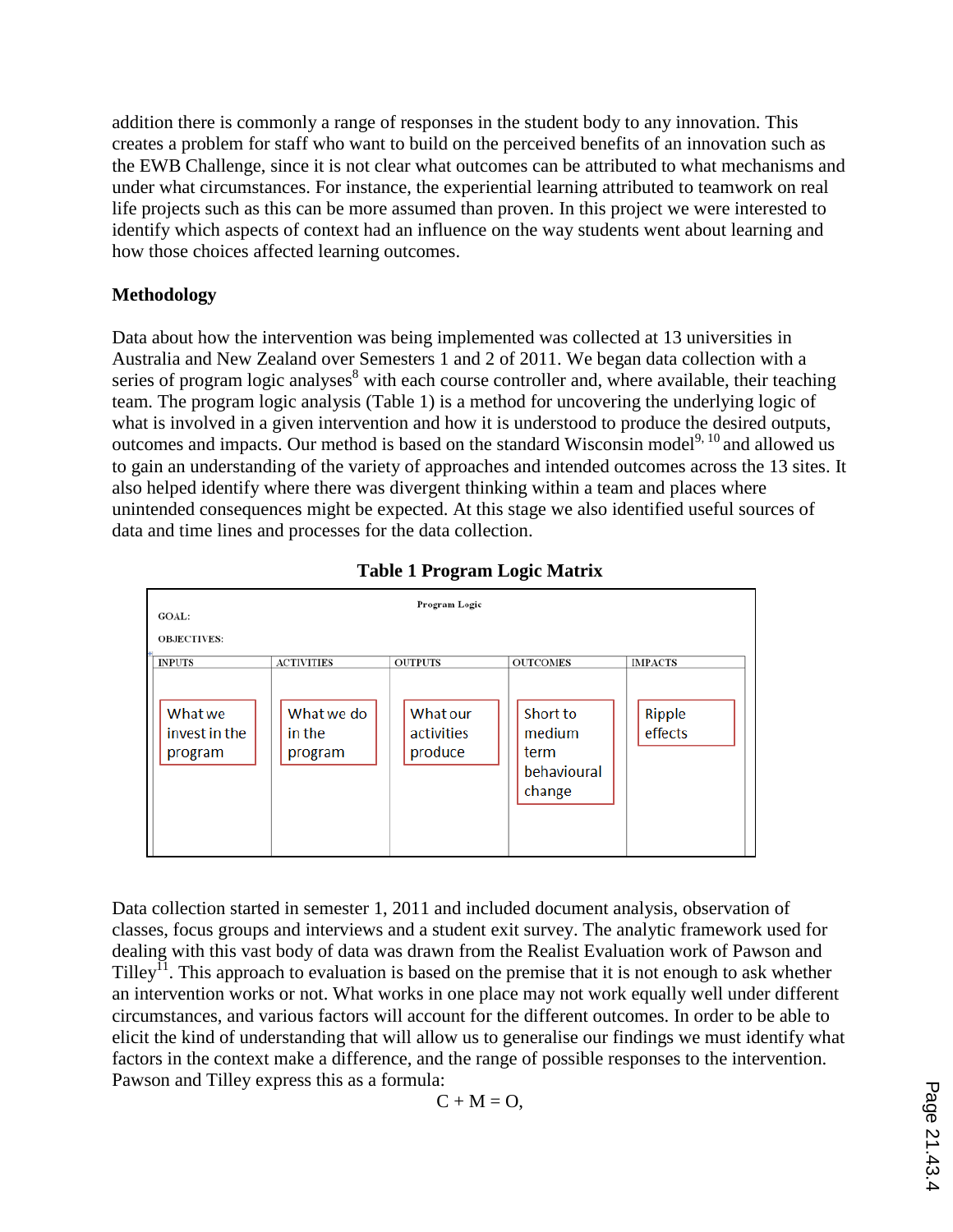where C stands for "contexts" (understood as the sociocultural conditions that set limits on the efficacy of the intervention), M stands for "mechanisms" (the decisions to change that are triggered by the intervention) and O stands for "outcomes" (which may be unintended as well as intended). Data analysis was qualitative rather than quantitative, seeking to identify the contexts and mechanisms with most significant impact rather than those that occurred most frequently. Data was managed in the software program NVivo10 and analysed using constant comparative method.

## **Broad level findings**

It is impossible in a paper of this length to do justice to all of the findings of a very large project. Instead we will explain briefly the major clusters of context and mechanism factors and pick out one or two to discuss in more detail.

Our analysis was a "grounded" one in that we searched the data for recurrent patterns of contextual influence and mechanism leading to observed outcomes. The analysis of Contexts, for instance, concentrates, on how best to understand the factors affecting outcomes rather than working with pre-conceived notions of what may be significant in the context (such as, for instance, "online").



**Figure 1: examples of cluster and category level factors**

We drew on Sochacka's<sup>12</sup> two-level analytic model (Figure 1 is an excerpt from the whole analysis) in which coded data with similar underlying features were grouped together first into categories which had either positive or negative effects. These categories embodied the range of phenomena present in our data and were labeled with *in vivo* codes for clarity and immediacy. At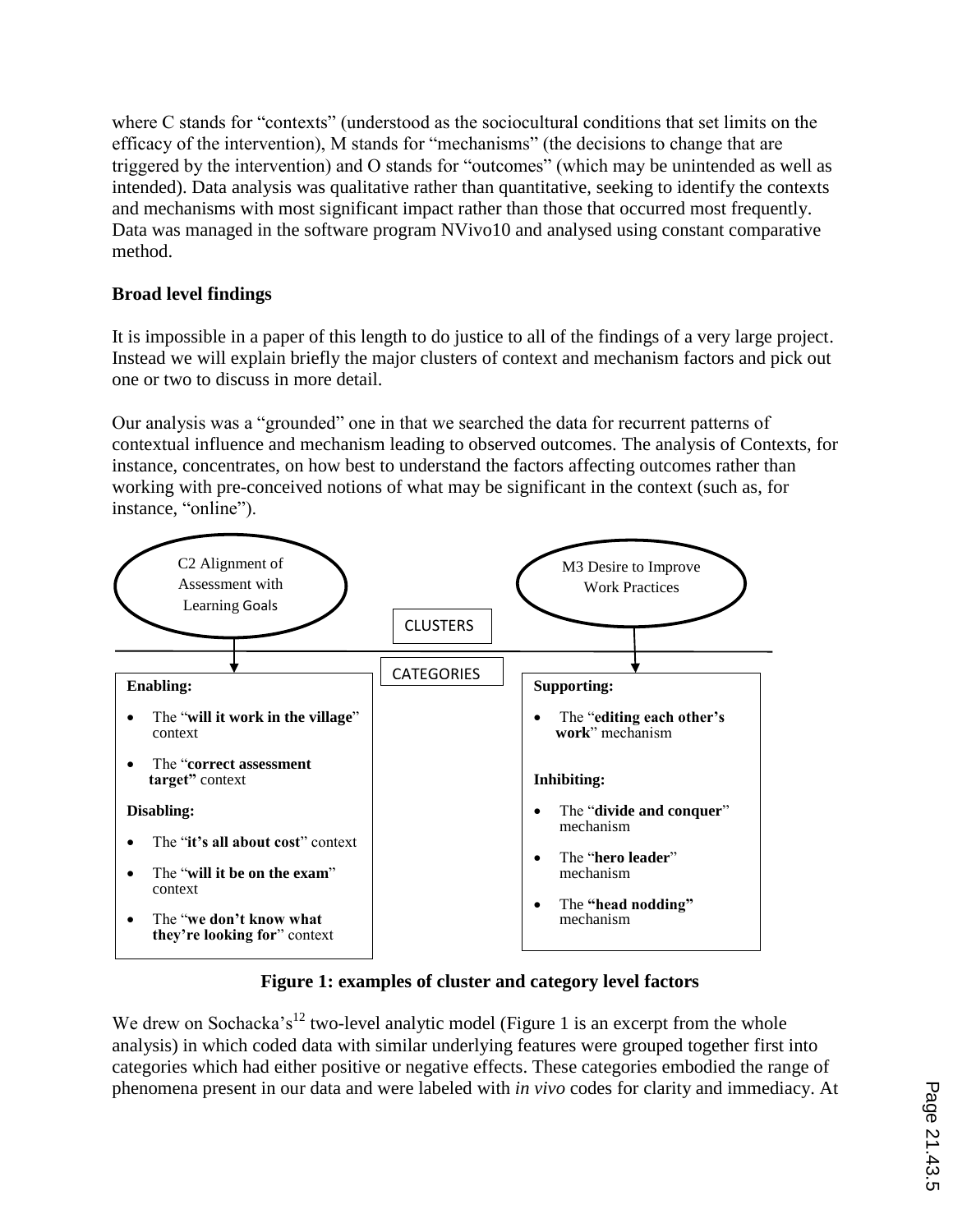a higher level, categories were grouped again into abstract analytic clusters which attempt to capture the general principle at work. At this level we would expect the cluster factors to be generalisable across different situations and so it is no surprise to find they embody some very general pedagogic principles.

## **Contexts**

Contexts are the sociocultural conditions that determine what outcomes can be achieved and the relevant contexts were not only those which appeared frequently in the data but also those where we had evidence of significant impact. We found that there were five relevant contextual factors: stakeholder commitment, alignment of assessment with learning goals, a focus on the conditions of use of the design, teachers embodying course goals in their practice, and the fact of the projects being "real world" (Table 2).

| <b>Cluster</b>              | <b>Description</b>                                                      |  |  |  |  |
|-----------------------------|-------------------------------------------------------------------------|--|--|--|--|
| C1 Commitment of            | This cluster is concerned with the broadest institutional aspects of    |  |  |  |  |
| Stakeholders to             | implementing the projects including factors affecting status, purpose   |  |  |  |  |
| <b>Learning Goals</b>       | and perceptions of the course within its program context.               |  |  |  |  |
| C <sub>2</sub> Alignment of | This cluster includes the degree to which assessment activities and     |  |  |  |  |
| Assessment with             | criteria actually address the desired outcomes and the clarity with     |  |  |  |  |
| <b>Learning Goals</b>       | which assessment requirements are communicated and understood.          |  |  |  |  |
| C <sub>3</sub> Focus on     | The degree to which teachers and course designs concentrate on          |  |  |  |  |
| Conditions of Use of        | either technical concerns or end-user concerns, creates a set of socio- |  |  |  |  |
| Design                      | cultural conditions that affect what tasks will be pursued and          |  |  |  |  |
|                             | therefore what attributes will be developed.                            |  |  |  |  |
| C4 Teachers                 | This cluster includes a range of observed approaches to the task of     |  |  |  |  |
| Operationalise              | leading students through the learning to attain overall objectives. The |  |  |  |  |
| <b>Course Aims</b>          | kinds of mastery demonstrated by teachers were likely to influence      |  |  |  |  |
|                             | how and what students set about learning.                               |  |  |  |  |
| C5 Use of Real              | Understandings of the projects as work in the real world for real       |  |  |  |  |
| <b>World Projects</b>       | clients has an effect on both student and teacher approaches to the     |  |  |  |  |
|                             | task and how well the objectives are realised.                          |  |  |  |  |

## **Table 2: Contexts of significance at the cluster level**

The context we have chosen to illustrate our analysis of context factors is one of the categories from C2, which could be understood as equivalent to the well-known principle of constructive alignment<sup>13</sup>. We labeled this the "correct assessment target" context (Figure 1). While many of the staff we interviewed identified non-technical skills such as communication and the need for sustainable design as desirable learning *outcomes*, in practice assessment most commonly centred on *outputs* such as written reports and oral presentations. Where the focus was on the outputs, conditions were created that prompted students to adopt the "divide and conquer" mechanism which we will describe in the next section.

There were two approaches to assessment design which provided better learning outcomes; one through the use of portfolio assessment and one through a Demo Day where students had to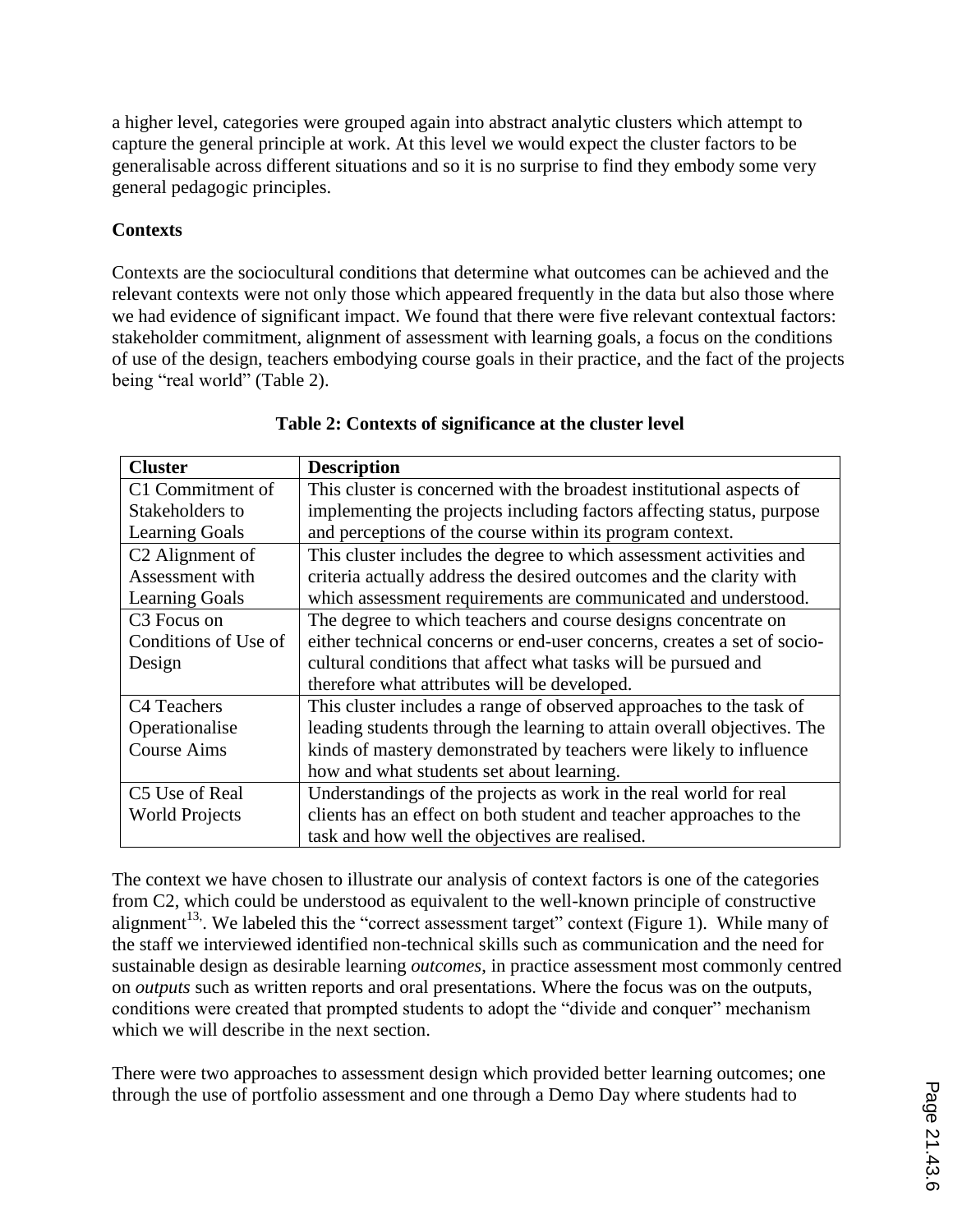demonstrate and justify their models/prototypes in public, rather than just talk about them in class. The course using portfolio assessment listed learning objectives that looked very similar to everyone else's, but instead of expecting targets such as communication to be embedded in a written report, students were required to keep detailed records of their work over the semester and to use those records and their final report to argue for the extent to which they achieved the outcomes.(Figure 2).

### **Details**

Formal assessment is by submission of a portfolio which contains all of the individual student's work for the term. A portfolio is used to allow individuals to choose the method that best suits them to demonstrate how the learning objectives have been met and to what level. The portfolio must include all pieces of work produced which the individual claims can demonstrate how the individual has met the learning objectives of the course. Clearly individuals will want to refer to team submissions. These should be referred to rather than full copies being included in the portfolio providing copies are in the possession of the lecturers at the time of assessment of the portfolio.

The portfolio will be followed up with a compulsory individual Viva Voce (oral interview) that will be used to confirm and enhance the material presented in the portfolio. This viva voce will occur in the exam period and the time will be confirmed in week 12.

The team project submissions will be used as (formative) feedback only to the team. The formative feedback will not contribute to an individual's final result. However, the projects must be handed in during the term and considered acceptable by the supervisor for the team members to be eligible to be graded at the end of the term. Submissions not considered to have reached the minimum required standard will be given the chance to be resubmitted. Project requirements completed satisfactorily and handed in after the due date may be accepted but the final grade will be affected.

## **Figure 2: Example of portfolio assessment guidelines.**

Although no marks were received for the project work in this course, students were enthusiastic about this mode of assessment and felt it was relevant to their future professional lives.

The course using the Demo Day as a major part of their assessment, allowed their students to choose one of four different projects, only one of which was the EWB Challenge. However, all four were constructed to allow for an emphasis on "engineering in practice" and required students to consider how contexts of use and user needs affect design. The students had to build a model/prototype of their design and demonstrate it in a public place on campus where they could be asked questions by invited industry professionals, staff and senior students and interested passers-by. Class discussions within student teams were more than usually collaborative and inclined to try a range of innovative solutions. However, the outcomes were highly dependent on how the context of the problem was articulated and how well the conditions of the Demo Day could be compared to conditions of actual use<sup>15</sup>. So the groups designing bridges for emergency deployment were told that their task was to sell their ideas to a client and the resultant designs were very often incapable of being scaled up for real-world use. In another case, designs for water purification that would have worked in the field were rejected by students because they didn't have enough time to show effectiveness on Demo Day. Such issues were identified by staff and rectified in subsequent course offerings. Overall the Demo Day assessment set conditions for learning that helped support the development of outcomes such as communication skills and teamwork that are so hard to see demonstrated in a report.

### **Mechanisms**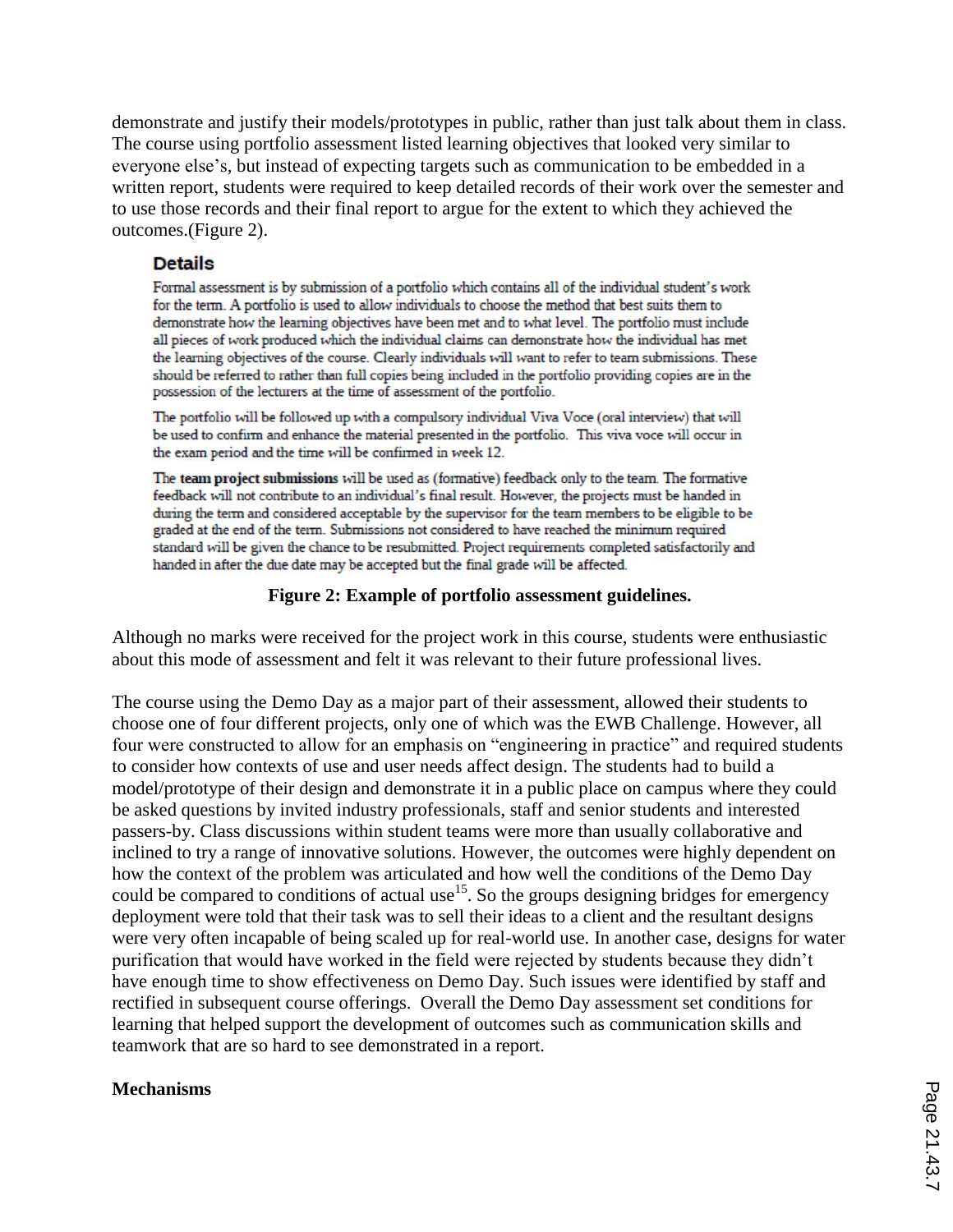The mechanisms are the factors influencing the choices people make in response to the intervention. At the highest level, these choices were found to be influenced by considerations of outcomes that were important to participants, their desire to change their work practices, and awareness of broader engineering practice. For this research, outcomes considerations were separated into sustainability outcomes and all others since sustainability was identified by course controllers as a desired learning outcome and the literature shows that educators struggle with the idea of educating for sustainability<sup>14</sup>. Table 3 shows the significant mechanism clusters that were identified.

| <b>Cluster</b>                | <b>Description</b>                                                   |  |  |  |  |
|-------------------------------|----------------------------------------------------------------------|--|--|--|--|
| M1 Outcomes                   | This cluster of mechanisms includes the outcomes-focused             |  |  |  |  |
| motivated                     | consideration that changed the balance of choices open to            |  |  |  |  |
| considerations                | participants. Where teaching staff and students could identify       |  |  |  |  |
|                               | tangible and relevant benefits, outcomes tended to improve.          |  |  |  |  |
| M <sub>2</sub> Sustainability | This cluster includes factors related to sustainability that changed |  |  |  |  |
| motivated                     | the choices people made. This cluster indicates that there is some   |  |  |  |  |
| considerations                | progress yet to be made with respect to this outcome.                |  |  |  |  |
| M <sub>3</sub> Desire to      | This cluster includes decisions about how work was to be carried     |  |  |  |  |
| <b>Improve Work</b>           | out. The relevant contrast here is between process as part of the    |  |  |  |  |
| Practices                     | learning and production of an output.                                |  |  |  |  |
| M4 Awareness of               | This cluster relates to decisions and choices made in the light of   |  |  |  |  |
| <b>Broader Engineering</b>    | participants' understandings of how the projects and associated      |  |  |  |  |
| Practices                     | learning fitted into actual engineering practice.                    |  |  |  |  |

**Table 3: Mechanisms of significance at the cluster level**

A mechanism that was very widespread in our data was one we called the "divide and conquer" mechanism. This is the familiar process where students look at the assessment requirements as a report that has to contain certain sections, decide which of them has the best skills for the various tasks involved and divide the work up accordingly. We are often told that this is standard practice in industry where the object of group work is to produce a product of some kind, but we question its effectiveness for fostering learning outcomes.

In one university, staff actually facilitated "divide and conquer" by advising students how to divide the work between them. They were then surprised to find that when the teams came to give oral presentations of their designs, members of the team could answer questions on their own sections of the work only and had ignored what other students were doing. The most immediate result of "divide and conquer" is that students miss out on part of the learning of content and skills, but there were implications for the work process as well. Although nearly all of the course controllers said that they wanted their student to learn to work collaboratively, manage teams and communicate, the "divide and conquer" mechanism inhibited such learning. Team meetings were a matter of checking that everyone was making progress on their part of the report rather than an exchange of ideas. Communication was reduced in many cases to memos and minutes, enthusiasm was hard to maintain and complaints about team members not living up to their responsibilities created problems for academic staff.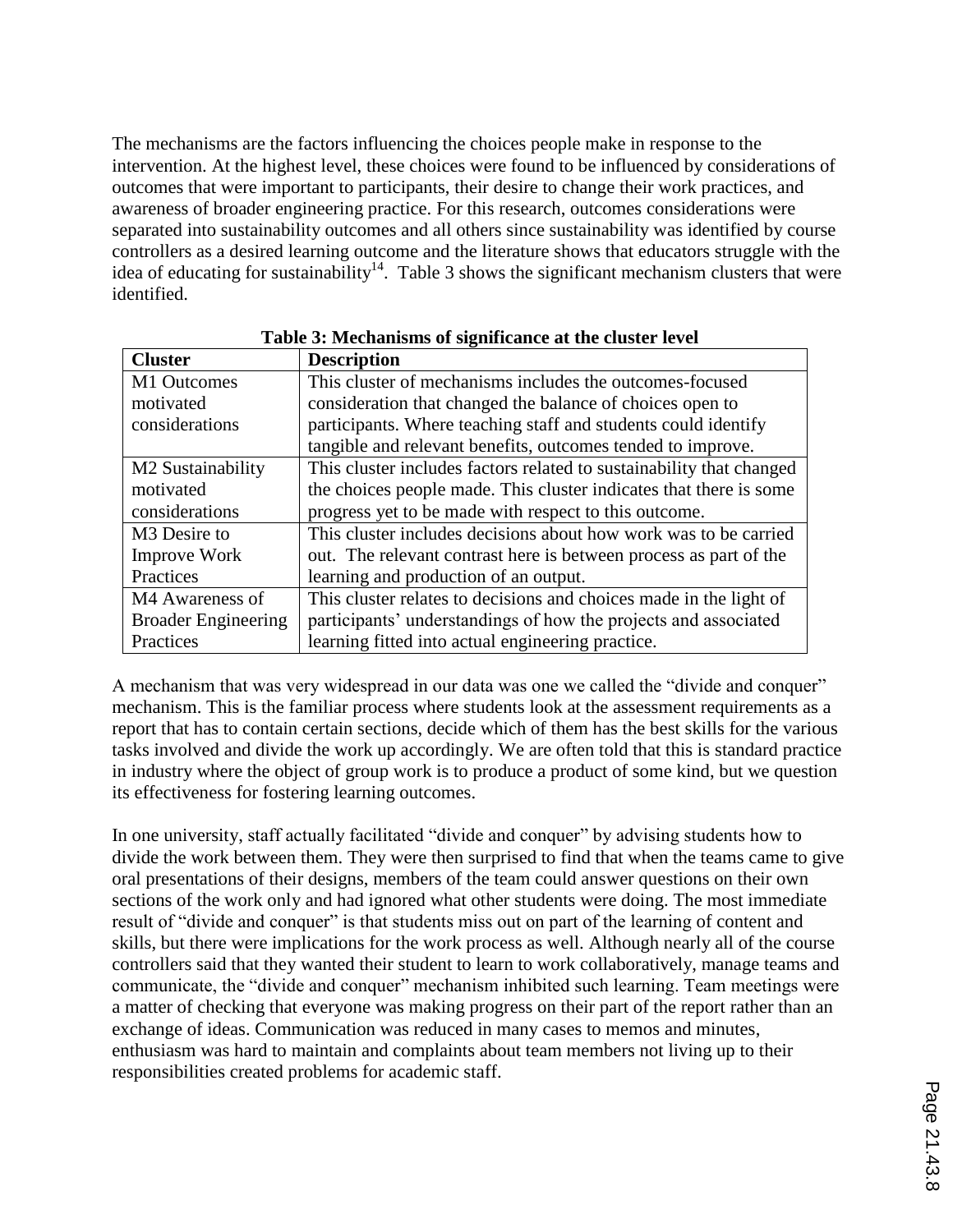The context that was most significant for triggering and supporting the "divide and conquer" mechanism was, in our opinion, a matter of not setting the correct assessment target, that is being more concerned with the output than the outcome. However, this was not the only contextual factor in play and we could also point to issues of insufficient institutional resourcing (C1), and instances where the purpose of the design task was lost in a focus on the acquisition of technical skills, as also having an influence. A particular instance from our data is illustrated in Table 4.

| Table 4: The logic of an unintended outcome                                                                                                                                                                                                                                                                                                                                                                                 |        |                                                                                     |  |                                                                                                                                                                                                                                                                                                                                                      |  |  |  |
|-----------------------------------------------------------------------------------------------------------------------------------------------------------------------------------------------------------------------------------------------------------------------------------------------------------------------------------------------------------------------------------------------------------------------------|--------|-------------------------------------------------------------------------------------|--|------------------------------------------------------------------------------------------------------------------------------------------------------------------------------------------------------------------------------------------------------------------------------------------------------------------------------------------------------|--|--|--|
| <b>Context</b>                                                                                                                                                                                                                                                                                                                                                                                                              | $^{+}$ | <b>Mechanism</b>                                                                    |  | <b>Outcome</b>                                                                                                                                                                                                                                                                                                                                       |  |  |  |
| Some lack of clarity in<br>expectations, the "don't"<br>know what they're looking<br>for" context, which tutors<br>try to clarify by either telling<br>them how to approach<br>teamwork through<br>capitalising on existing<br>capacities ("feeding<br><b>information</b> ") or specifying<br>a variety of different criteria<br>according to their own<br>preferences and<br>understanding<br>("idiosyncratic processes"). |        | Students use the "divide and"<br>conquer" mechanism as<br>their only group process. |  | When doing their oral<br>presentations it was<br>found that many<br>members of most<br>groups could only<br>answer questions<br>about the small section<br>of the report they had<br>actually worked on.<br>They could not discuss<br>and therefore probably<br>had not achieved the<br>learning outcomes in<br>the other aspects of the<br>project. |  |  |  |

Moreover, contexts and mechanism interact with each other, so that even in cases where the assessment was focussed on the report and "divide and conquer" was the chosen mechanism, the outcomes were improved by the influence of other contexts and mechanisms. For instance, amongst the M1 cluster, Outcomes focussed mechanisms, there was a strong trend for students to respond to courses on the basis of their understanding that engineering was a profession that allowed them to make the world a better place. They also wanted to take on responsibility for their work. Those two mechanisms helped to mitigate the worst defects of the "divide and conquer" response.

### **Implications**

We began by noting calls, which have been current for some decades, for engineering education to change in ways that could be described as paying more attention to the conditions in which engineers work (in multidisciplinary projects requiring sophisticated communication) and the impact their decisions can have on the world. Overall we conclude that use of the EWB Challenge projects provides good opportunities for pursuing the desired changes to learning outcomes for engineering students, although other kinds of projects could be equally successful as long as some basic principles are followed. Achieving best outcomes, regardless of the type of project chosen, is more likely where there is:

 Commitment to and clear and detailed communication of rationale for the intervention and its methods,